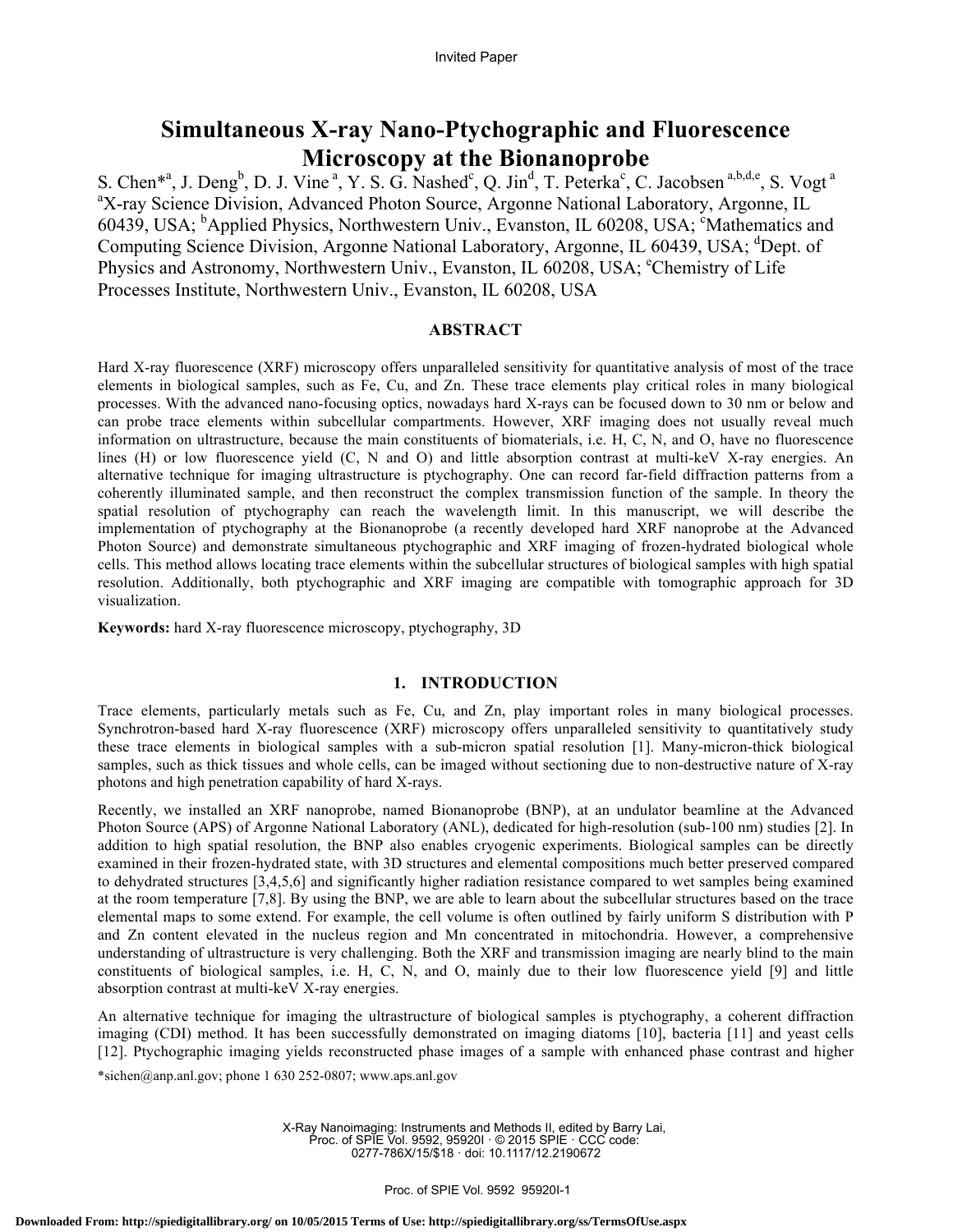spatial resolution. We have implemented ptychography at the BNP, and performed ptychographic imaging at the same time of XRF mapping [13]. By combining these two complementary imaging modes, it is straightforward to correlate the elemental compositions with the ultrastructure of an object. Additionally, both ptychographic and XRF imaging are compatible with tomographic approach for 3D visualization. In this manuscript, we describe the implementation of ptychography at BNP and demonstrate simultaneous ptychographic and XRF imaging of a frozen-hydrated biological whole cell.

#### **2. EXPERIMENTAL SETUP**

The BNP was installed at an undulator beamline of the Life Sciences Collaboration Team (LS-CAT) at the APS. This beamline delivers 4.5 - 35 keV X-ray photons. White beam slits and a double-crystal Si <111> monochromator were installed at  $\sim$ 27 m and 60 m from the undulator source, respectively. The BNP is at  $\sim$ 5 m downstream of the monochromator with a vacuum chamber  $(10^{-7} - 10^{-8}$  Torr) housing mainly X-ray optics, a sample stage assembly, a sample-changing robot, and several detectors. Eight Fresnel zone plates were installed as nano-focusing optics, allowing fast switching for different spatial resolutions and incident X-ray energy settings. While the sample is raster scanned through the focal spot, a full XRF spectrum is recorded at each step using a silicon drift detector (Vortex-ME4) mounted at 90° with regards to the incident beam. For ptychographic imaging, a pixelated area detector (Dectris Pilatus 100K) positioned at  $\sim$ 2.2 m downstream from the BNP (measured from the sample position) is used to record a diffraction pattern at each scanning step. The diffraction patterns are then used to reconstruct the complex transmission function of the object via the extended ptychographic iterative engine (ePIE) algorithm [14]. Note that significant oversampling is required to ensure the success of reconstruction. To minimize signal attenuation by the ambient air, a tube filled by He gas is placed between the downstream end of the BNP and the area detector. A schematic of the experimental setup is shown in Figure 1.



Figure 1. Schematic showing the experimental setup for simultaneous fluorescence and ptychographic imaging (not to scale). A monochromatized X-ray beam is focused onto the sample using a Fresnel zone plate. While the sample is raster scanned, XRF spectra and far-field diffraction patterns are recorded, respectively, using a fluorescence detector mounted at 90 $\degree$  with regards to the incident beam and a pixelated area detector mounted at  $\sim$ 2.2m downstream of the sample.

To evaluate the setup, an Au test pattern was imaged using a zone plate with 70 nm outmost zone width and 160 µm diameter (ZP70-160) at 10 keV incident energy. While the coherence degree of incident beam, particularly in the longitudinal direction, can be increased by reducing the white beam slits opening, the balance between the coherence degree and total X-ray beam flux must be considered. We chose to use 30-40 µm opening for the horizontal white beam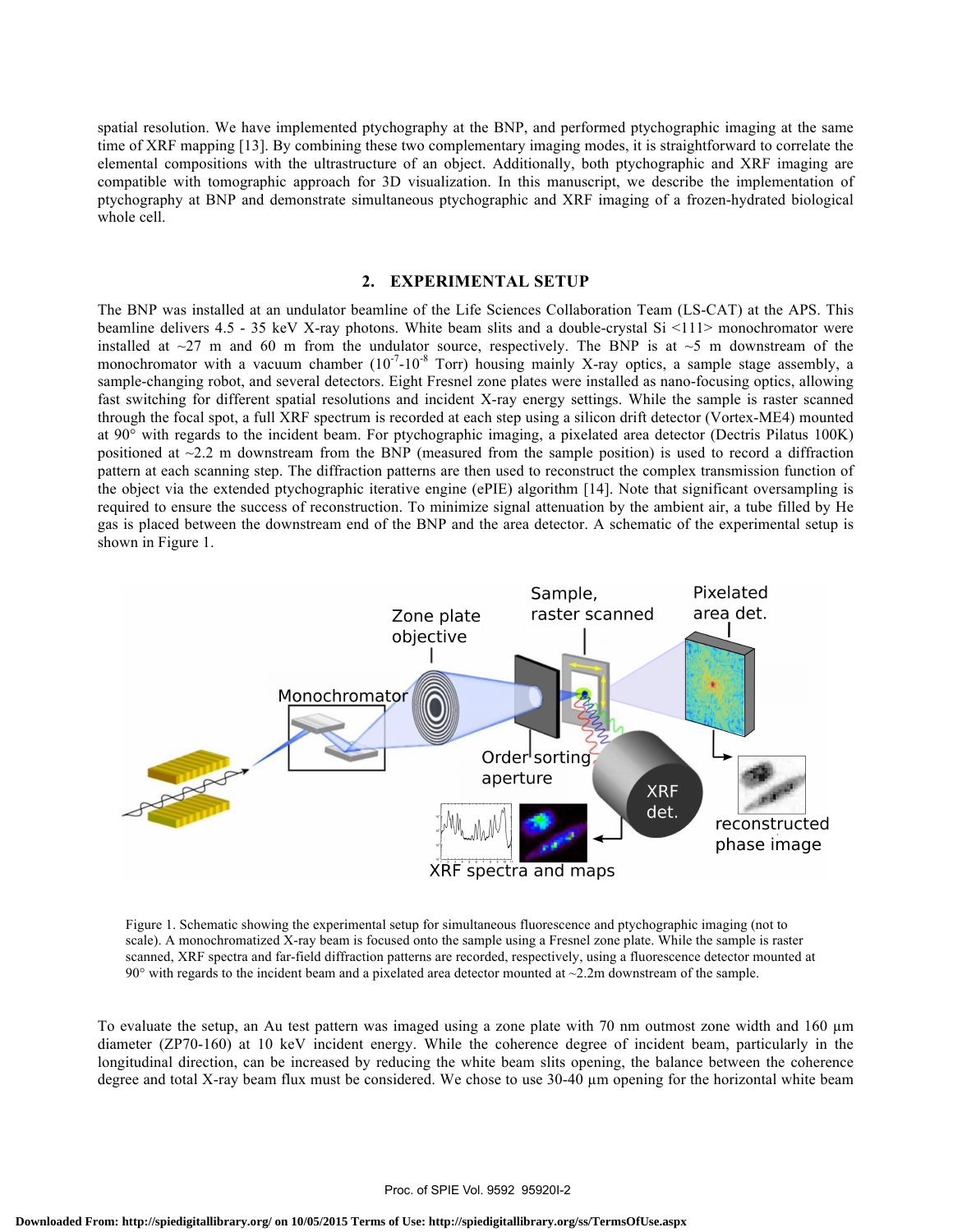slits, which delivers higher flux at the cost of longitudinal coherence degree. Accordingly, we applied several mutually incoherent probe modes in the reconstruction algorithm [15]. Figure 2 shows both the reconstructed ptychographic image and Au XRF map of spoke structures on the test pattern. A significant improvement in the spatial resolution is observed in the image acquired using ptychography. While the spatial resolution of XRF imaging is limited by the Raleigh resolution of the optics (84 nm for ZP70-160), ptychographic imaging is, in theory, only limited by the wavelength of incident photons.



Figure 2. The reconstructed ptychographic image and Au XRF map of spoke structures on an Au test pattern. The images were obtained by performing a scan of 100 steps in the horizontal direction and 200 steps in the vertical direction with 50 nm step size and 50 ms dwell time per step. (a) Reconstructed phase image via ptychography, where the 30 nm inner spokes can be clearly visualized. The reconstruction was carried out using ePIE algorithm. (b) Au XRF map, where the central spokes are not distinguishable.

# **3. IMAGING OF FROZEN-HYDRATED BIOGICAL SAMPLES**

One of the challenges of imaging biological samples using either X-ray or electron probe, particularly for high-resolution imaging, is radiation damage [16,17,18,19]. The radiation tolerance of biological samples can be greatly improved by maintaining them in their frozen-hydrated state and imaging them in cryogenic conditions [7,8]. In addition, both the structures and ionic elemental compositions are preserved with higher fidelity in frozen-hydrated samples compared to samples prepared using dehydration methods [3,4,5,6]. As a demonstration, we imaged a frozen-hydrated unicellular green algae (*Chlamydomonas reinhardtii*) cell at ~130 K using simultaneous XRF and ptychography at the BNP. The sample was plunge frozen and then directly transferred into the BNP chamber using a liquid-nitrogen-cooled sample transfer chamber. We used 5.2 keV incident X-ray beam in order to maximize the partially coherent flux and image contrast for biological samples.

Figure 3 shows both the ptychographic image of the algae cell and the XRF maps of S, K and Ca. Very detailed membrane and subcellular structures are revealed via ptychography approach. A few of the electron-dense spherical structures are high in Ca, which are presumably polyphosphate bodies containing polyphosphate complexed with Ca [20]. As indicated by the arrows in the images, the pyrenoid in the chloroplast is identified by both the phase contrast in the ptychographic image and the slightly elevated S concentration in the XRF image. Note that K, one of the most diffusible ions in the cell and often lost during traditional sample preparation using chemical fixatives, was well preserved by using the cryogenic method.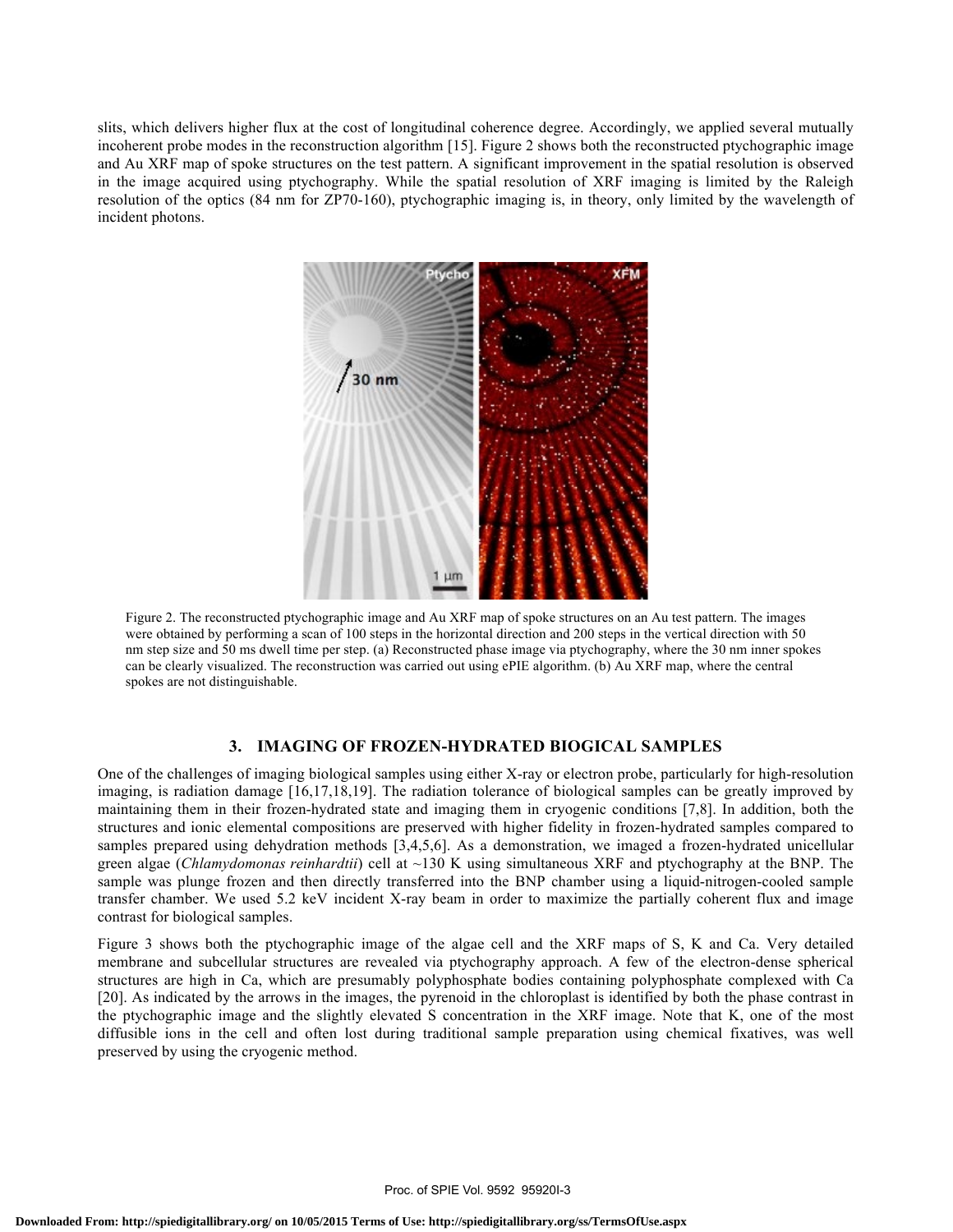

Figure 3. Reconstructed ptychographic image and XRF maps of a frozen-hydrated unicellular green algae (*Chlamydomonas reinhardtii*) cell. The images were obtained by performing a scan of 167 steps in the horizontal direction and 151 steps in the vertical direction. (a) Reconstructed phase image of the cell via ptychography showing detailed membrane and subcellular structures. The reconstruction was carried out using ePIE algorithm with two probe modes. (b) XRF maps of S, K, Ca, and the overlay of the elements and the reconstructed phase image. This figure was adapted from Fig.4 in [13].

# **4. 3D IMAGING**

Both ptychographic and fluorescence imaging are compatible with tomographic approach for non-destructive 3D visualization. However, obtaining large datasets with high spatial resolution is challenging due to the limited beamtime. One solution is to speed up data acquisition, for example, by using fly-scan, i.e. continuous motion for the inner loop of a scan, as oppose to step-scan. While fly-scan has been routinely used for fluorescence microscopy, difficulties arise for ptychographic imaging. The diffraction patterns are blurred by a continuously moving sample, which adds complexity to reconstruction. To address this issue, we again applied multiple probe modes [15], which was used to compensate for incoherent illumination, and successfully demonstrated fly-scan ptychography at the BNP [21]. Figure 4 shows a reconstructed 3D image of a 200 nm thick test structure on the Au test pattern. A total of 31 projections were obtained with 4° rotation step. Each ptychographic projection was obtained using fly-scan mode with 100 ms dwell time per pixel and then reconstructed independently using ePIE with five probe modes.



Figure 4. Reconstructed 3D ptychographic image of "20" on an Au test pattern. A total of 31 projections were obtained with 4° rotation step. Each projection was acquired by performing a fly scan, then reconstructed using ePIE with five probe modes [22].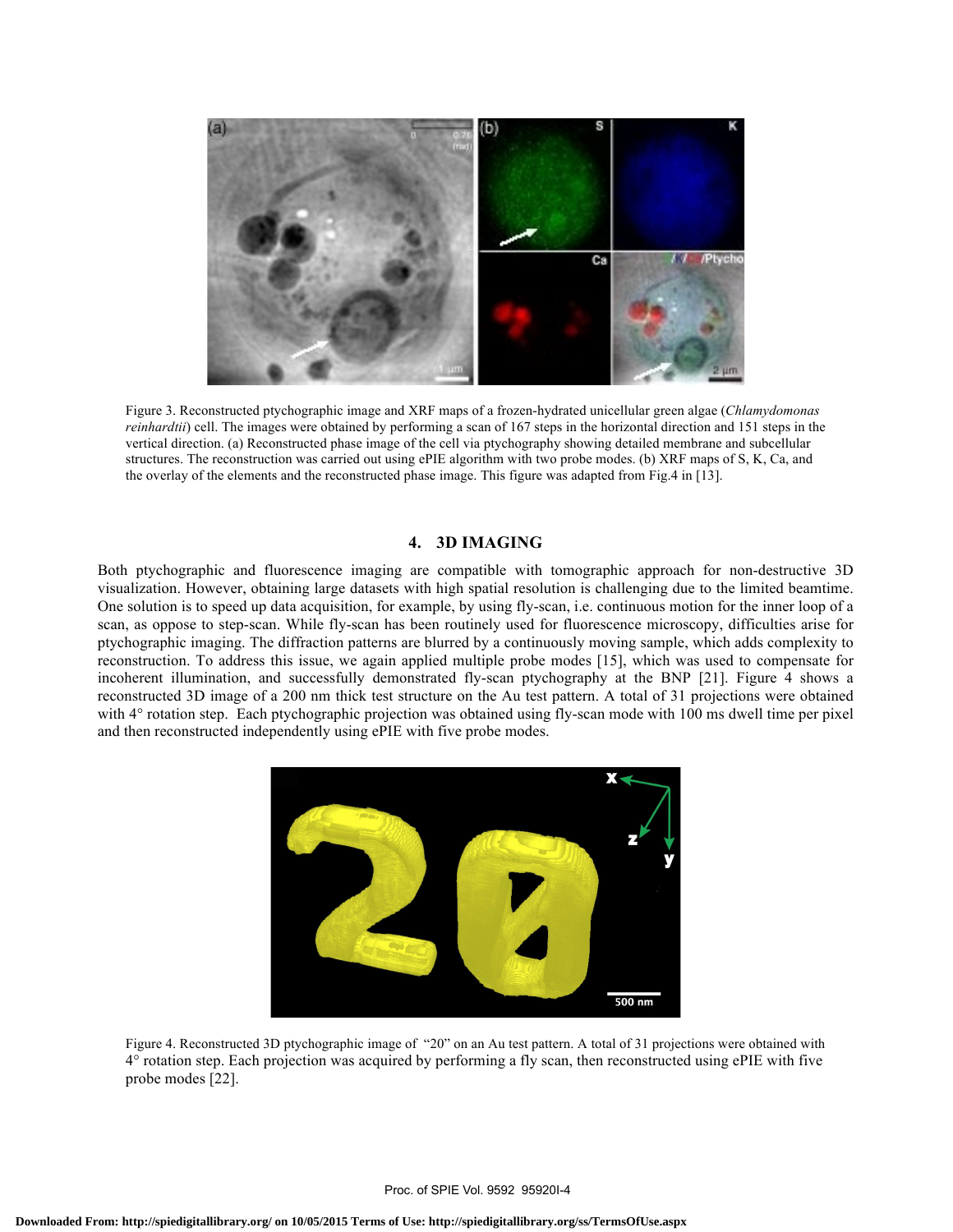### **5. SUMMARY**

We have implemented ptychographic imaging at the BNP, a sample-scanning hard XRF nanoprobe, and demonstrated simultaneous ptychographic and XRF imaging of frozen-hydrated biological samples. This method enables two independent but complementary contrast modes at the same time: XRF imaging at the BNP quantitatively maps the distribution of elements with their atomic numbers equal or larger than 13 (Al), whereas ptychographic imaging yields structural information with higher spatial resolution, defined mostly by the lightest elements including H, C, N, and O in biological samples. Additionally, both of the techniques are extendable to 3D imaging, which have been demonstrated on a metallic test structure and will be applied on imaging of biological samples.

#### **6. ACKNOWLEDGEMENT**

We thank NIH National Institute of General Medical Sciences for supporting this work under Grant 1R01GM104530. The Bionanoprobe is funded by NIH/National Center for Research Resources High End Instrumentation Grant 1S10RR029272-01. We thank K. Brister, C. Roehrig, M. Bolbat, and J. VonOsinkski for help during the experiments. This research used resources of the Advanced Photon Source, a U.S. Department of Energy (DOE) Office of Science User Facility operated for the DOE Office of Science by Argonne National Laboratory under Contract No. DE-AC02- 06CH11357.

#### **REFERENCES**

- [1] Fahrni, C. J., "Biological applications of X-ray fluorescence microscopy: exploring the subcellular topography and speciation of transition metals," Curr Opin in Chem Biol 11, 121-7 (2007).
- [2] Chen, S., Deng, J., Yuan, Y., Flachenecker, C., Mak, R., Hornberger, B., Jin, Q., Shu, D., Lai, B., Maser, J., Roehrig, C., Paunesku, T., Gleber, S., Vine, D. J., Finney, L., VonOsinski, J., Bolbat, M., Spink, I., Chen, Z., Steel, J., Trapp, D., Irwin, J., Feser, M., Snyder, E., Brister, K., Jacobsen, C., Woloschak, G. and Vogt, S., "The Bionanoprobe: hard X-ray fluorescence nanoprobe with cryogenic capabilities," J Synchrotron Rad 21, 66-75 (2014).
- [3] O'Toole, E., Wray, G., Kremer, J. and McIntosh, J. R., "High voltage cryomicroscopy of human blood platelets," J Struct Biol 110(1), 55-66 (1993).
- [4] Williams, S., Zhang, X., Jacobsen, C., Kirz, J., Lindaas, S., Van't Hof, J. and Lamm, S. S., "Measurement of wet metaphase chromosomes in the scanning transmission X-ray microscope," J Microsc 170(2), 155-65 (1993).
- [5] Vanhecke, D., Asano, S., Kochovski, Z., Fernandez-Busnadiego, R., Schrod, N., Baumeister, W. and Luceice, V., "Cryo-electron tomography: methodology development and biological applications," J Microsc 242(3), 221-7 (2010).
- [6] Beveridge, T. J., "Bacterial cell wall structure and implications for interactions with metal ions and minerals," J Nucl Radiachem Sci 6, 7-10 (2005).
- [7] Sayre, D. and Chapman, H. N., "X-ray microscopy," Acta Cryst A 51(3), 237-52, (1995).
- [8] Maser, J., Osanna, A., Wang, Y., Jacobsen, C., Kirz, J., Spector, S., Winn, B. and Tennant, D. "Soft X-ray microscopy with a cryo scanning transmission X-ray microscope: I. instrumentation, imaging and spectroscopy," J Microsc 197, 68-79 (2000).
- [9] Krause, M., "Atomic radiative and radiationless yields for K and L shells," J Phys Chem Ref Data 8(2), 307-27 (1979).
- [10]Vine, D. J., Pelliccia, D., Holzner, C. , Baines, S. B., Berry, A., McNulty, I., Vogt, S., Peele, A. G. and Nugent, K., A., "Simultatneous X-ray fluorescence and ptychographic microscopy of Cyclotella meneghiniana," Opt Express 20(16), 18287-96 (2012).
- [11]Wilke, R. N., Priebe, M., Bartels, M., Giewekemeyer, K., Diaz, A., Karvinen, P. and Salditt, T., "Hard X-ray imaging of bacterial cells: nano-diffraction and ptychographic reconstruction," Opt Express 20(17), 19232-54 (2012).